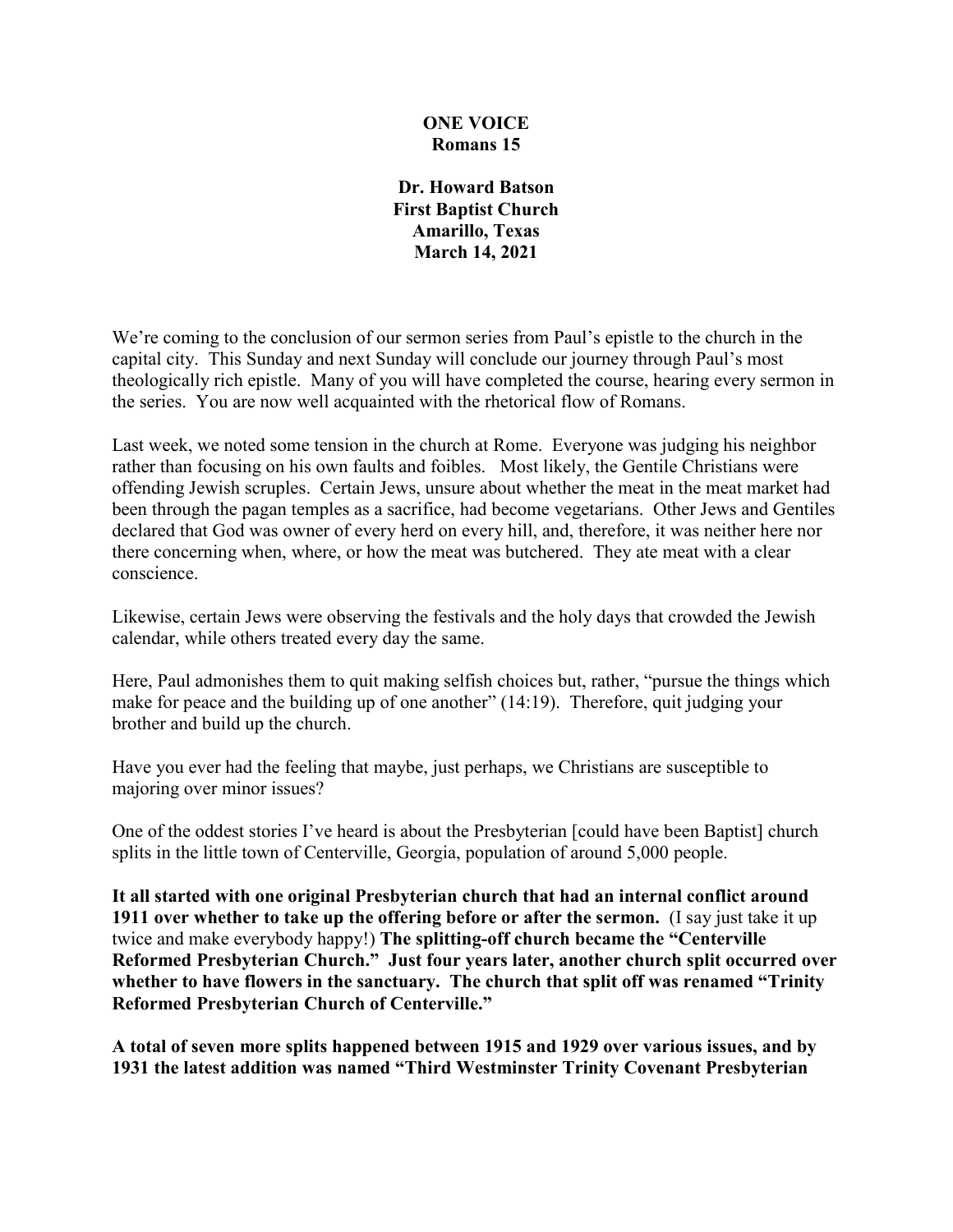**Reformed Church of Centerville." More church splits occurred between 1931 and 1975 over the conservative/liberal bifurcation within that denomination.**

**Since 1975, a few more church splits over various issues has brought the total number of church splits in that one town for that one denomination to 48 – apparently a record. The last one was over whether or not it was a violation of the Sabbath Day to check your email on your personal computer. The church split over that "issue" –some folks left the Second Street First Ninth Westminster Covenant Reformed Presbyterian Church and renamed their new church "The Presbyterian Totally Reformed Covenantal Westminsterian Sabbatarian Regulative Credo-Communionist Amillennial Presuppositional Church of Centerville."**

**I'm not making this up, folks – truth is often stranger than fiction. A teaching elder (Paul Davis) in the PTRCWSRCCAPCC was quoted as saying, "I think we've finally got it right now, we have a church with 100 replacement doctrinal purity. We're up to 6 people on Sundays now. I know that numbers are not important, but we're hoping to grow a little more."**

**We can all get a good chuckle out of that story, but the sad fact is that it is a true story and it represents a lot of what many folks, especially non-believers, feel to be wrong with modern institutional denominationalism. (Stephen Rowland, "Splitting Hairs," Columbiadailyherald.com)**

Chapter 15, especially the early section, flows directly from chapter 14. Chapter delineation and versification of Paul's epistles comes at a much later date. Paul didn't write "Chapter 15, verse 1." Chapters and verses were simply added as reference tools. Admittedly, sometimes the chapter breaks seem like a bad seam, for chapter 15 flows directly from chapter 14.

Let's look at verses 1-4

"Now we who are strong ought to bear the weaknesses of those without strength and not just please ourselves. Each of us is to please his neighbor for his good, to his edification. For even Christ did not please Himself; but as it is written, "The reproaches of those who reproached You fell on Me.' For whatever was written in earlier times was written for our instruction, so that through perseverance and the encouragement of the Scriptures we might have hope."

#### **I. Please your neighbor (v. 2)**

The first thing I want you to see in chapter 15 is that we are called upon to put our neighbor before ourself. When Paul says "please your neighbor," he is reminding us that love limits liberty. There are some things we could do that we shouldn't do because it might, indeed, offend our brother.

Bearing the burdens of your brother is following the example of Christ (v. 3), for even the Messiah did not please Himself. When the strong do not please themselves by satisfying their own desires, they follow the example of Christ who did not please Himself, but bore our sicknesses and carried our pain on the cross (Matthew 8:17). The purpose behind pleasing our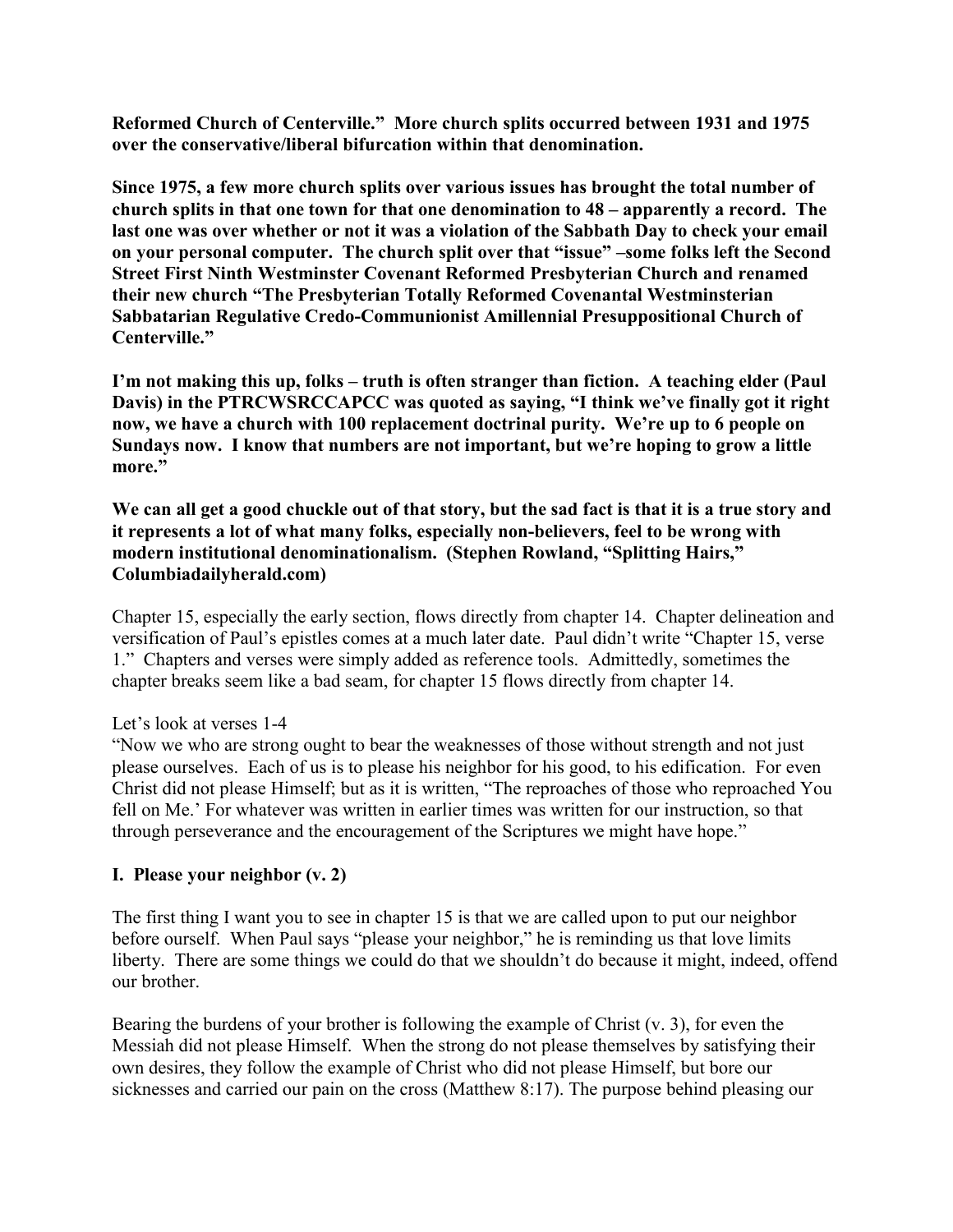neighbor is to act for his good to do whatever edifies him, rather than what might cause a fracture in his faith (1 Corinthians 10:33).

The long-term goal, however, is not to keep the weak happy at all costs, but, rather, to urge them along with their own growth and development. The weak, too, are not just to seek to please themselves but to allow grace for those who see things differently than they. It is the principle of egalitarian reciprocity: I should seek what's best for you in the development of your faith, and you should seek what is best for me in the development of my faith.

A beautiful passage is quoted in verse 3: Psalm 69:9. On the cross, Christ passively suffered His fate and bore the insults of the insolent in dying for those who were weak. God, however, made this one who was the object of widespread scorn the object of humanity's hope. The death of Christ brings forgiveness, which requires those who receive this forgiveness to freely forgive others. We who receive this reconciliation must also be busy reconciling. Rather than reproaching other believers with whom we disagree, we are to accept reproach. In fact, when we do so for the name of Christ, we are called "blessed," because "the Spirit of glory and of God rests on you" (1 Peter 4:14).

Paul reminds us (v. 4) that scripture, which for him was the Old Testament, provides encouragement that bolsters our endurance and nourishes our hope. What a beautiful phrase: the encouragement of the Scriptures that we might have hope. Isn't that what you want today, hope?

#### **A student, asked to summarize all the gospel in a few words, responded: In the Bible, it gets dark, then it gets very, very dark; then Jesus shows up. (Will Willomon,** *He Came Back***, www.preaching.com)**

# **II. Glorify God with one voice (v. 6-13)**

Look at verse 6

"[So] that with one accord you may with one voice glorify the God and Father of our Lord Jesus Christ."

The word translated "one accord" can also be translated "together." It's used for the way God's people pray in Acts 1:14, the breaking of bread in Acts 2, and praising God, speaking boldly the word and sharing possessions in Acts 4. If the church is to be described by any one word, it is this word, "together" (*homothymadon*). You see, being in church – in community – is more than just being kind to each other. We are to magnify God, the Father of our Lord Jesus Christ, through our unanimity based upon our shared commitment to Christ.

The church is like a choir that sings to God in harmony. In fact, glorifying God is what God intends for all creation to do. God's cosmic intention is to eradicate the human division of Jews and Gentiles, and Greeks and barbarians, and wise and foolish, and strong and weak – that all should praise Him with one voice. You see, Christ's death (v. 3) rolls out the welcome mat for all the ungodly, including you me and you.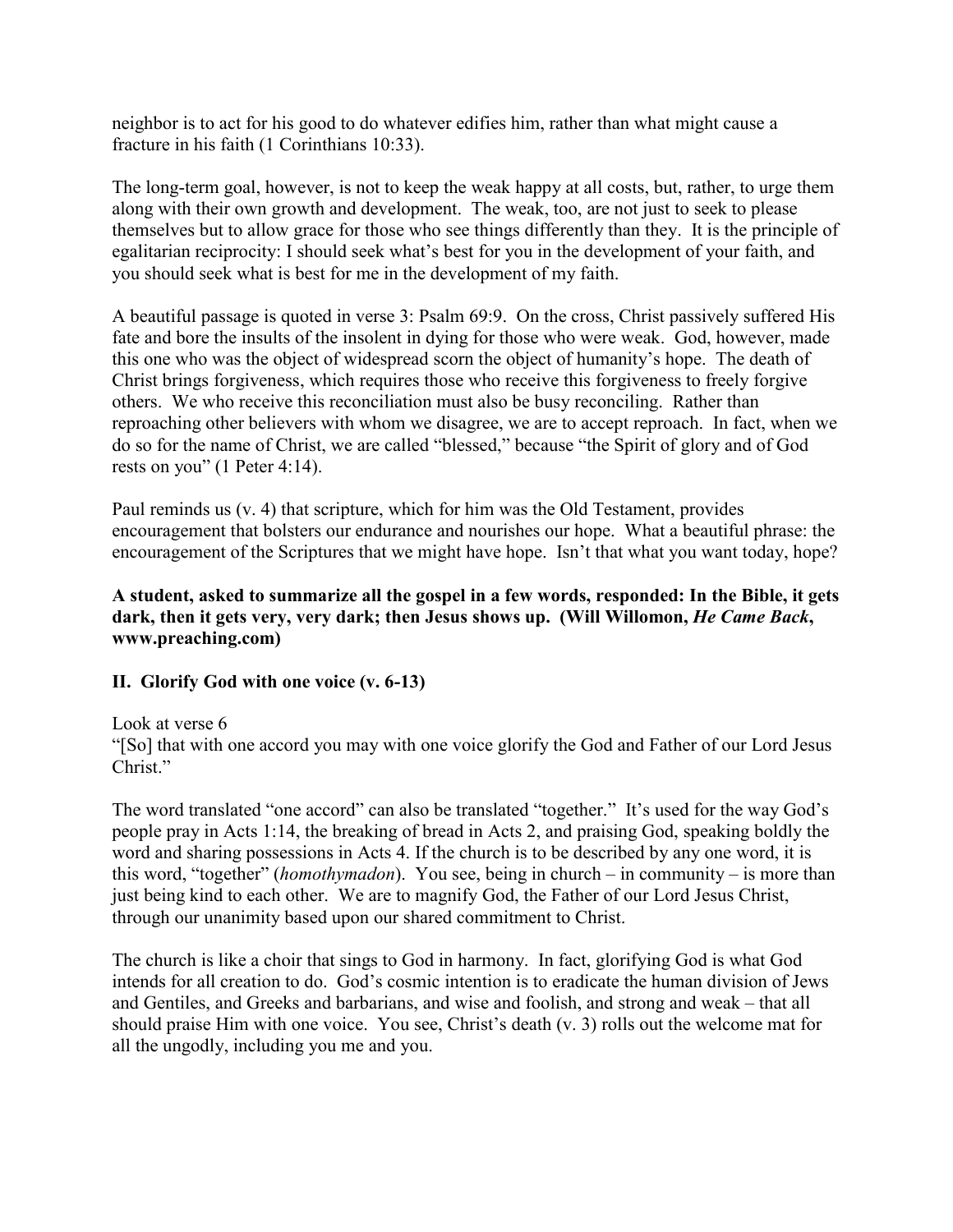Only a church bathed in peace can proclaim authentically the message of God's peace to a world that does not know the ways of peace. Those under sin (we've already been told in Romans 3:17), "the path of peace they have not known." Only as the church herself is at peace can she proclaim the Prince of Peace.

What follows next (vs. 9-12) is a harmony of Old Testament quotations which say God's people, from the very beginning, were intended to include both Jews and Gentiles. Oh, it's true (v. 8) that Christ first became a servant to the Jews, thus fulfilling the promises to the fathers. Remember all the way back to Romans 1:16, "For I am not ashamed of the gospel, for it is the power of God for salvation to everyone who believes, to the Jew first and also to the Greek." God's promise to Abraham was that he would become the father of many nations (Romans 4:18). Such a promise requires that the Messiah belong to the line of Abraham for that promise to be fulfilled.

This series of citations follows to confirm that from the law of Moses, from the Prophets, and from the Psalms, the inclusion of all people, Gentiles, in God's family has always been part of God's plan. These passages come together with this "one voice" singing and glorifying God, praising Him, rejoicing that we are all recipients of God's mercy and we're all full of the assurance of hope.

The first citation comes from Psalm 18:49 – "Therefore I will give praise to You among the Gentiles, and I will sing to Your name."

The second citation (v. 10) comes from Deuteronomy 32:43 – "Rejoice, O Gentiles, with His people."

And the third citation (v. 11) comes from Psalm 117. It directs all the nations to sing praises to God. "Praise the Lord all you Gentiles, and let all the peoples praise Him."

The fourth citation (v. 12) comes from Isaiah 11:1 and 10 – "There shall come the root of Jesse, and He who arises to rule over the Gentiles, in Him shall the Gentles hope."

Yes, the Lord's Anointed did come from the root of Jesse. Maybe it's even an allusion to His resurrection: "He who arises to rule over the Gentiles." His universal Lordship as the victor over death.

And Christ's rule does not lead the Gentiles to be subordinate to Israel, but, rather, in sharing the hope of salvation with Israel. The crucified and resurrected root of Jesse is not only the Messiah of Israel, but also the Gentile's risen Lord in whom they have hope. In verse 13, we come back to hope. "Now may the God of hope fill you with all joy and peace in believing, so that you will abound in hope by the power of the Holy Spirit."

There you have it. With one voice, all creation is to praise Him.

Today marks a one-year anniversary for the Covid crisis in the city of Amarillo, Texas. If there could ever be an event that would splinter a large group of people with various political,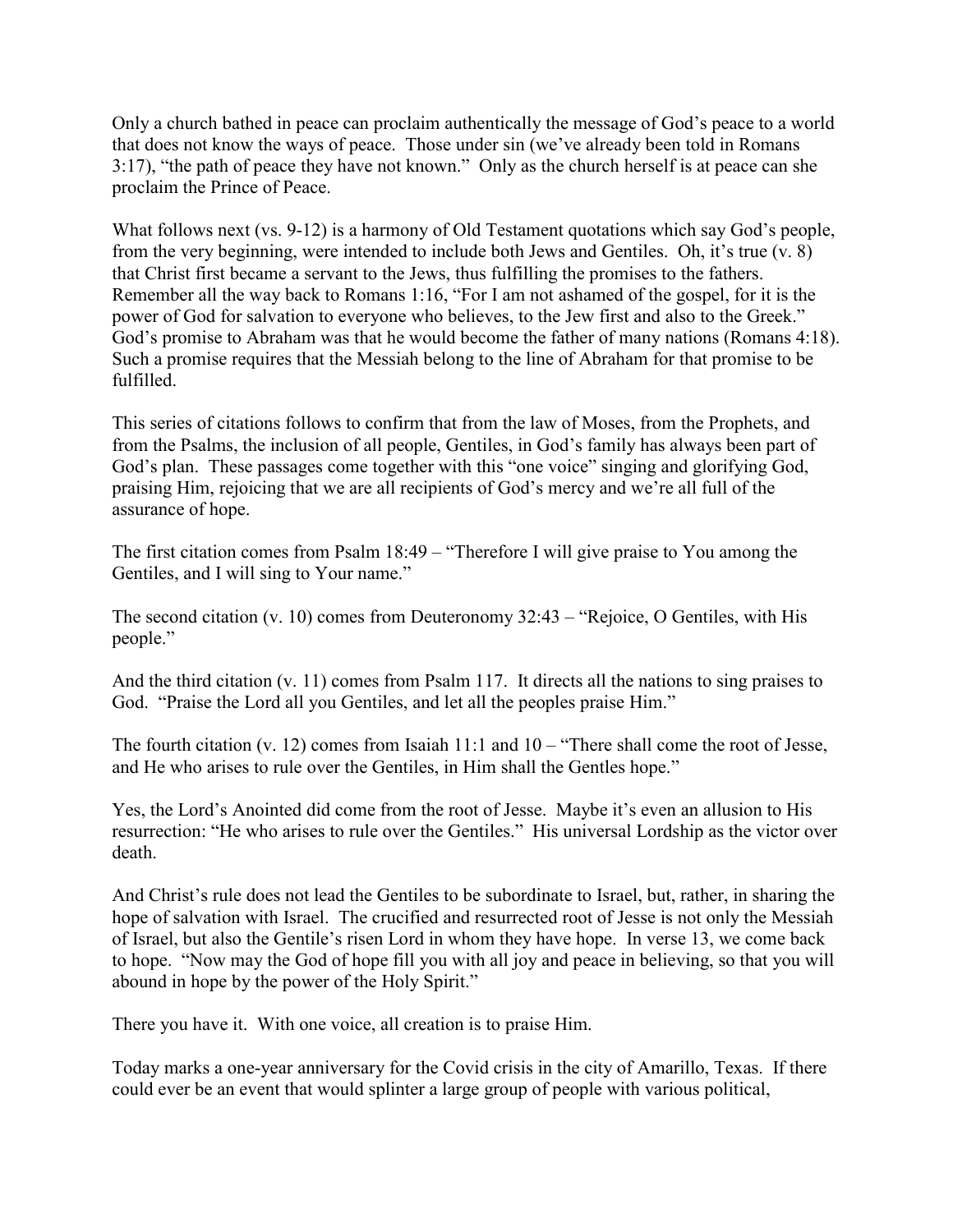theological, philosophical, and scientific views, it would certainly be the Covid crisis. Though we would not all agree about everything (in fact, you may not agree with what you yourself felt a week ago), we have made it through this mess with humility, grace, and thoughtfulness. I do not know of a church where people have continued to serve as you have served in every way imaginable, even creating new ways and new avenues when old avenues closed. Thank you, in these darkest of days, for being one voice of praise.

# **"In the Bible, it gets dark, then it gets very, very dark; then Jesus shows up."**

Hope enables believers to bear up under suffering. We have done that. Hope sees the good in others who might otherwise be disregarded as being hopeless. And as we experience the peace of God, we live peaceably with all and try to build up the church.

During this past year, we have walked with families through immeasurable suffering. Isolation. Fear. Confusion. We have stood beside families who mourned the loss of a dad, mom, husband, or wife. I have watched our Bible Study classes rise up and serve those among us who caught Covid, delivering meals and, most of all, delivering hope. Covid came to your house and my house and God's house. But together, though it all, we have been the bearers of God's hope. Even in the darkness, every Sunday we have been a united voice of praise.

# **III. Preach the gospel (vs. 14-22)**

When he begins verse 14, Paul turns to the topic of his calling to preach the gospel to the Gentiles and how that will impact his future travel plans. Look at verses 20-21: "And thus I aspired to preach the gospel, not where Christ was already named, so that I would not build on another man's foundation, but as it is written, 'they who had no news of Him shall see, and they who have not heard shall understand" (quoting Isaiah 52:15).

Paul has a sense of urgency. He doesn't want to waste time duplicating what others have already done. He doesn't want to create unnecessary rivalries by building upon another man's foundation. Paul wants those who have not heard to have the hope of the gospel of Christ Jesus. Preach the gospel.

# **IV. Share material blessings (vs. 23-33)**

The letter closes in verse 23-33 with Paul's plan. He plans to go to Jerusalem, and then to Rome, and then to Spain. Look at verses 23-28. "But now, with no further place for me in these regions, and since I have had for many years a longing to come to you whenever I go to Spain – for I hope to see you in passing, and to be helped on my way there by you, when I have first enjoyed your company for a while – but now, I am going to Jerusalem serving the saints. For Macedonia and Achaia have been pleased to make a contribution for the poor among the saints in Jerusalem. Yes, they were pleased to do so, and they are indebted to them. For if the Gentiles have shared in their spiritual things, they are indebted to minister to them also in material things. Therefore, when I have finished this, and have put my seal on this fruit of theirs, I will go on by way of you to Spain."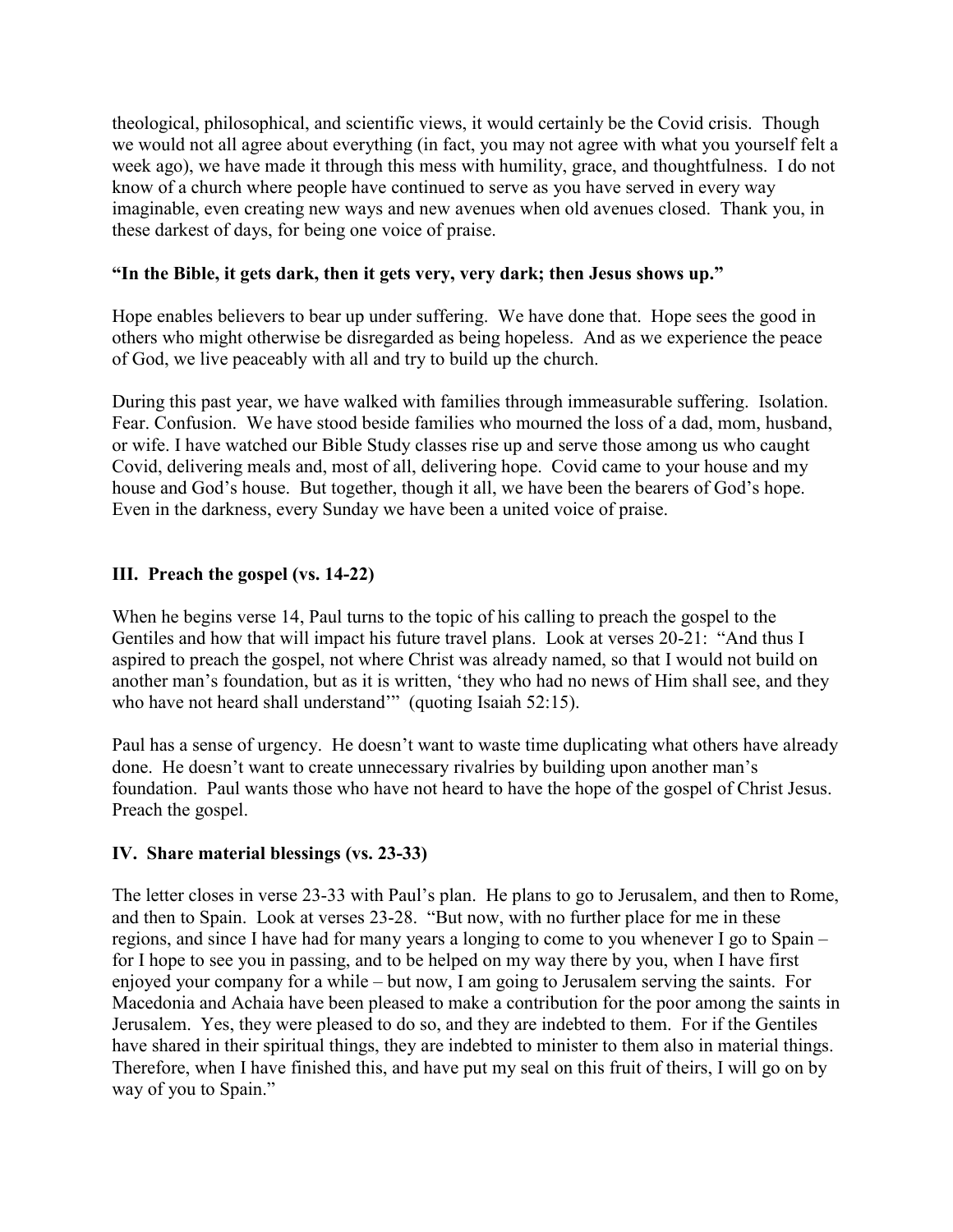Paul wants to take the gospel to Spain, where the gospel has not yet gone. And on the way, he's going to pass through Rome. He has no intention of settling down in Rome and building upon another man's foundation. He hopes they will "send him on." That's the language of "you'll help me with co-workers, you'll help me with an offering, you'll help me with translators, you'll be part of this ministry to Spain." He needs rations, equipment, funds, and traveling companions. Spain didn't have a significant Jewish population at the time. Paul couldn't just go to the synagogues, as he did in the East. Paul needed a new approach to reaching those in Spain who had not heard of Christ.

But he will stay with them for a period. Sort of interesting little translation there. Look at the end of verse 24: "When I have enjoyed your company for a while." The Greek text is really translated this way, "If first, in some measure, I might have my fill of you." What's the old saying? "Both company and fish stink after three days."

Spain is a logical goal for the apostle to the Gentiles who felt indebted both to Greeks and barbarians. Since Spain remained stubbornly resistant to the Greco-Roman culture, Romans were considered to be barbarians.

And Paul has another surprise in verse 25. Before heading to Rome to be sent by them to Spain, he's first going to Jerusalem. Now you take out a map, any map. Paul is in Corinth. You do not go to Rome or Spain through Jerusalem. That's the wrong direction. We were recently looking at flights to Colorado Springs from Amarillo. You quickly learn that you must first go through Dallas. Wait a minute – that's the wrong direction! You might say Paul is going to Colorado Springs through Dallas – or more like to Dumas through Dallas.

Why is he going the opposite direction to Jerusalem? We learn in verse 26 that Paul is taking an offering from Macedonia and Achaia – we learn elsewhere also Galatia (1 Corinthians 16:1) and Asia (Acts 20) – to aid the Jewish Christians experiencing famine in Jerusalem. You remember the church council, that the pillar apostles – James, Peter, and John – asked Paul, even as he took the gospel to the Gentiles, to remember the poor (Galatians 2:10)? This he was eager to do. Paul is remembering the poor in Jerusalem. In verse 27, since the Gentiles shared in the spiritual wealth of Israel, the Gentiles should share their material wealth with their Jewish brothers in need.

You see, for Paul, everything depends on this offering. If Paul arrives at Jerusalem and the Jerusalem Christians accept the offering from the Gentiles, it is an indication that they have also accepted the Gentile church. It's not just about the money; it's about the meaning. To accept the offering from Philippi, Corinth, Galatia and Ephesus, to receive funds from fellow believers who are Gentiles, is to receive the Gentiles themselves. Everything for the future of the church of being one voice rides on this offering. Paul is nervous, as he should be, for we know from the Book of Acts that he is arrested on this trip, and he only makes it to Rome much later, bound by chains.

#### **V. Pray with me (vs. 30-31)**